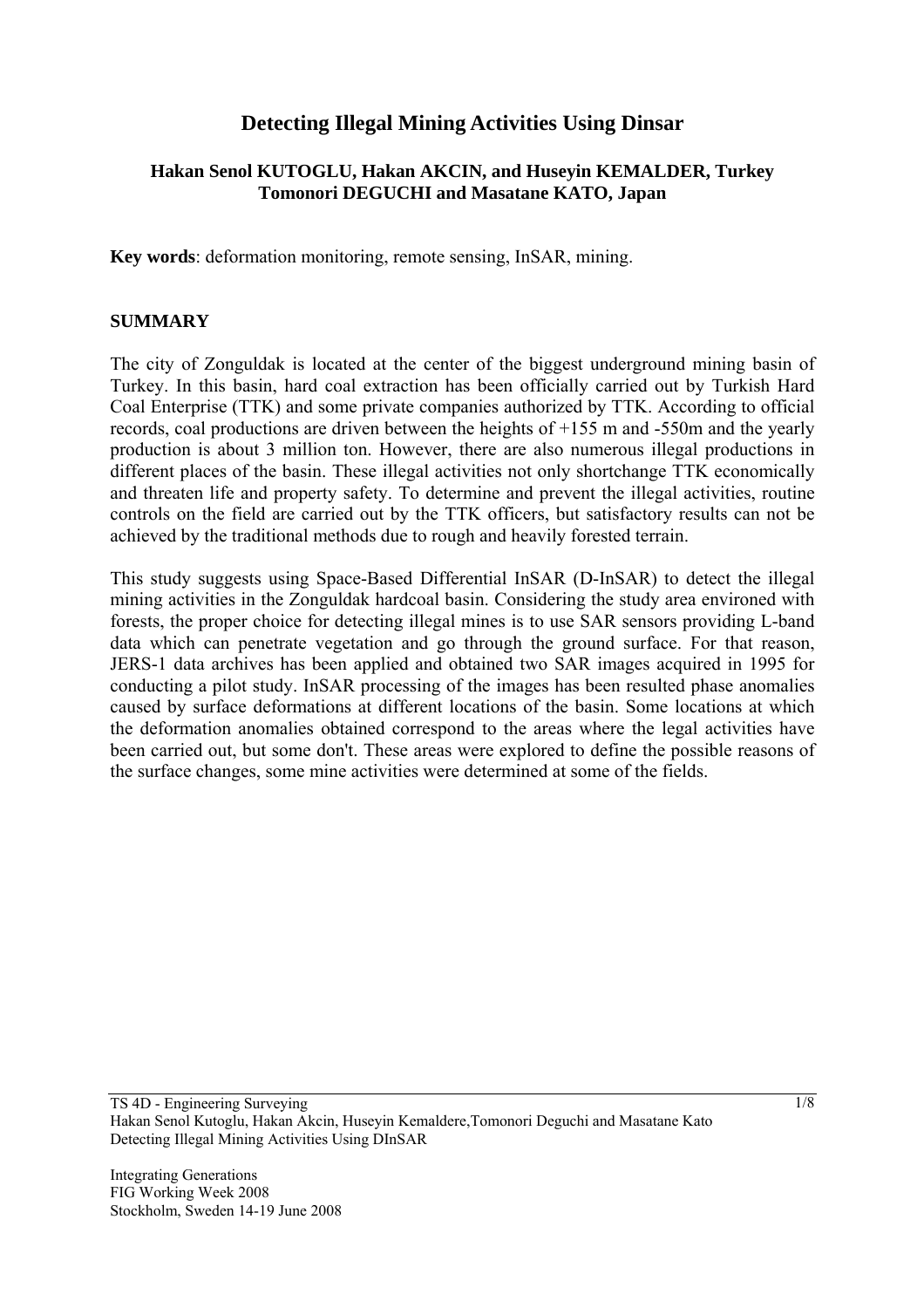# **Detecting Illegal Mining Activities Using Dinsar**

### **Hakan Senol KUTOGLU, Hakan AKCIN, and Huseyin KEMALDER, Turkey Tomonori DEGUCHI and Masatane KATO, Japan**

#### **1. INTRODUCTION**

The city of Zonguldak is located at Western Black Sea coast of Turkey, 330 km east from Istanbul and 270 km north from Ankara (Fig. 1). Its population is about 200.000. The city has a rolling and steep topography; altitudes range from 0 to 100 meters from the coastal plains to inland. The terrain is heavily forested in the immediate vicinity of the city center.



Figure 1. Loc

**Figure 1**. Location of the study area [1]



**Figure 2**. TTK hard coal basin [2]

This city is the major center of coal production in Turkey (Fig. 2). In this basin, hard coal production started in 1848 has been officially carrying out by Turkish Hard Coal Enterprise (TTK) and some private companies authorized by TTK. According to official records, coal productions are driven between the heights of +155 m and -550m and the yearly production is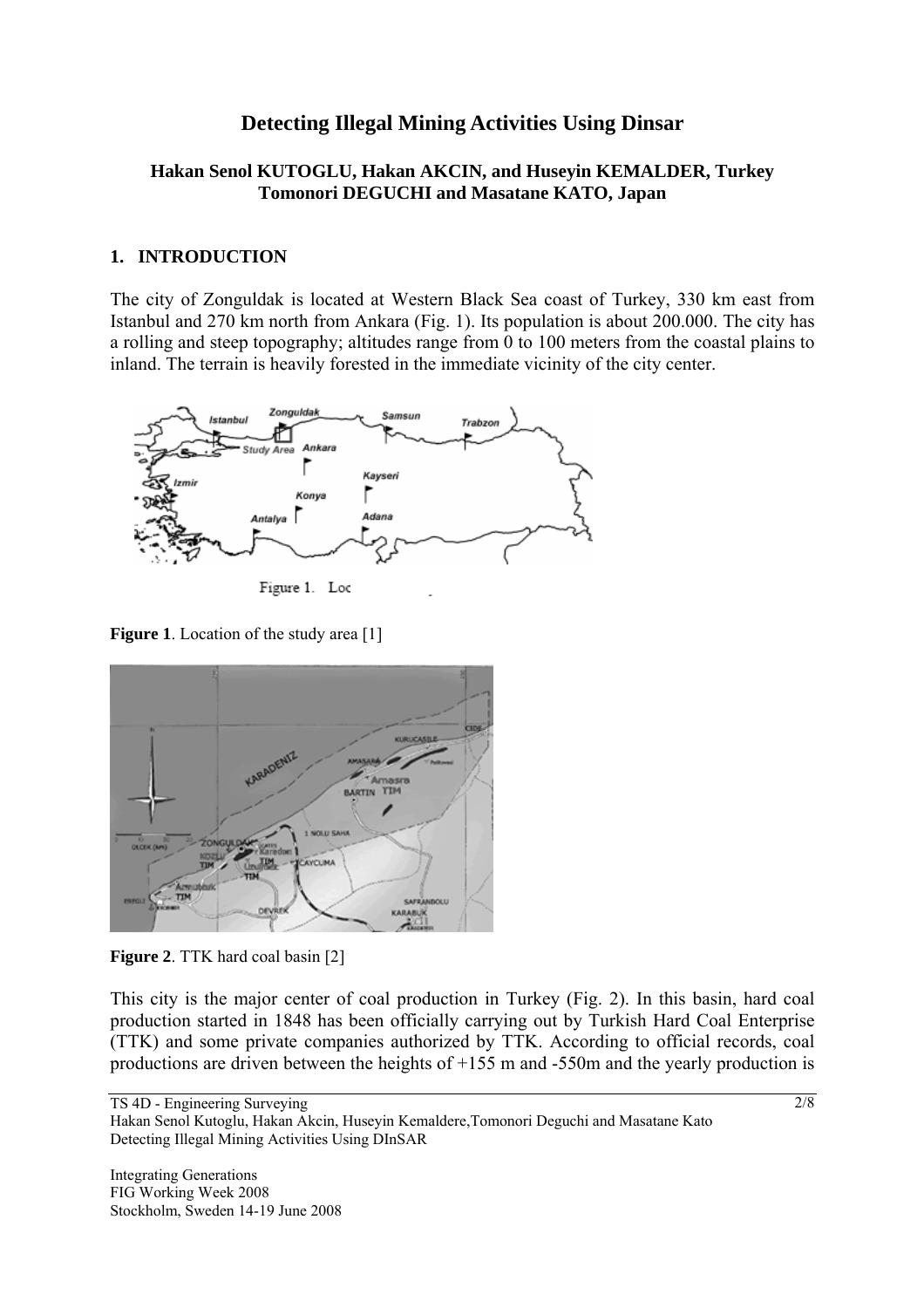about 3 million ton; total production has been reached 400 million ton since 1848. However, there are also numerous illegal coal productions in different places of the basin. These illegal activities not only shortchange TTK economically and threaten life and property safety. To determine and prevent the illegal activities, routine controls on the field are carried out by the TTK officers, but satisfactory results can not be achieved by the traditional methods due to rough and heavily forested terrain.

In this study, a pilot study using Space-Based Differential InSAR (D-InSAR) has been performed to detect the illegal mining activities in the Zonguldak hard coal basin. Considering the study area environed with forests, the proper choice for detecting illegal mines is to use SAR sensors providing L-band data which can penetrate vegetation and go through the ground surface. For that reason, JERS-1 data archive has been applied.

### **2. MINING INDUCED SUBSIDENCE EFFECTS**

Underground coal mining is performed in the uppermost brittle part of the Earth's crust. This part has a very susceptible stability formed over millions of years. During the mining activities, a large amount of mass is extracted from driven mine seams and large spaces are constituted below ground. Hence, the susceptible stability of the uppermost crust is damaged and a slow motion so-called subsidence is triggered from the depth of coal seam to the earth surface (Fig. 3).



**Figure 3**. Mining-induced subsidence constitution [3]

TS 4D - Engineering Surveying

Hakan Senol Kutoglu, Hakan Akcin, Huseyin Kemaldere,Tomonori Deguchi and Masatane Kato Detecting Illegal Mining Activities Using DInSAR

Integrating Generations FIG Working Week 2008 Stockholm, Sweden 14-19 June 2008 3/8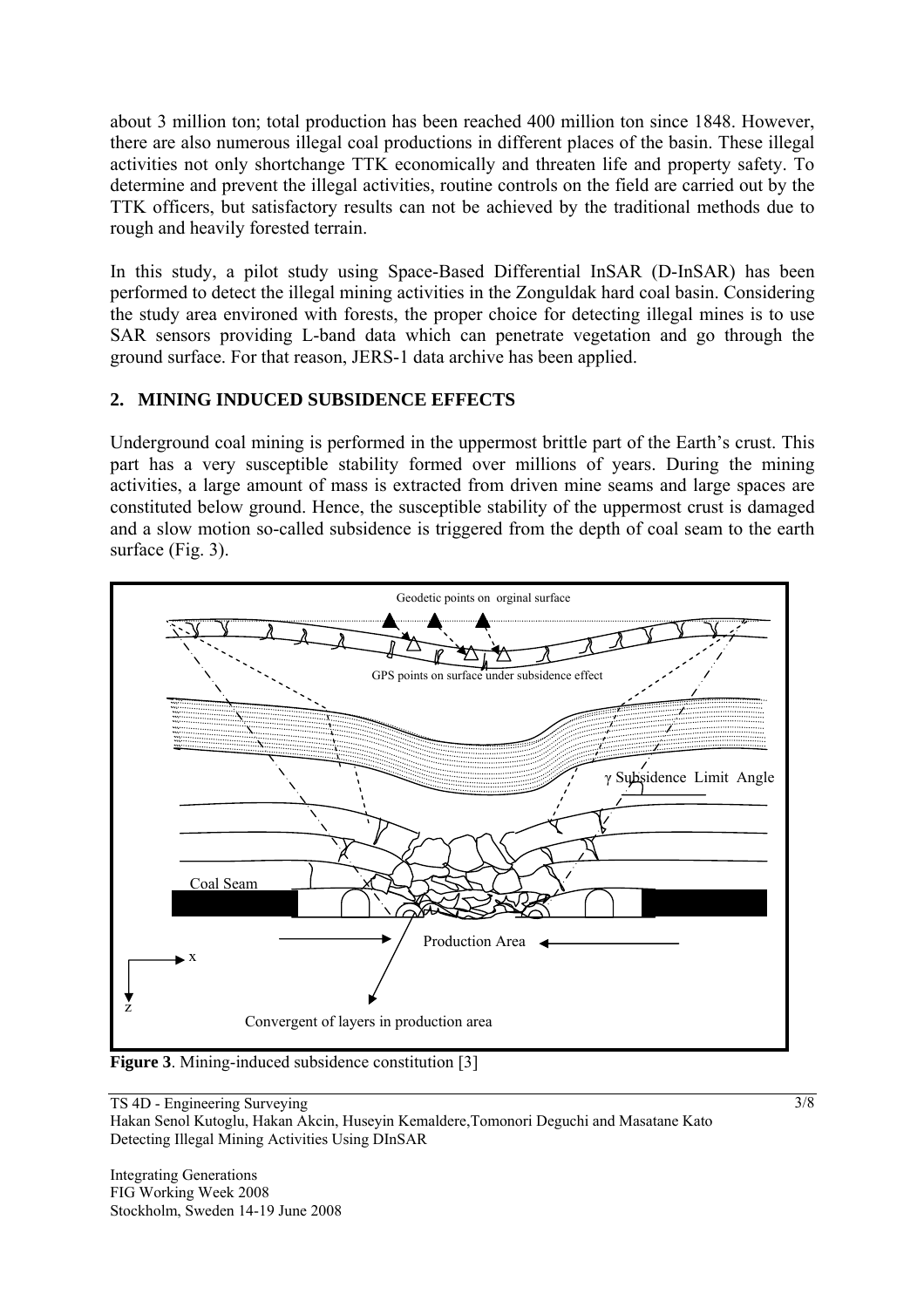The subsidence induced at the depth of mine seam affects a wider area on the surface. The width of the surface area under the subsidence effect and the amount of displacements in this area depend on the geological structure of the ground and the geometry of the production panel such as depth, width, length, thickness and inclination. In most cases, the subsidence progress on the ground can not realize with visual sense, but detect by the geodetic methods such as GPS, Differential InSAR etc.

## **3. JERS-1 DATA AND DATA PROCESSING**

As stated in Introduction the Zonguldak basin is environed with heavily forests. In such a case, L-Band InSAR data becomes the most proper choice to detect the surface changes because microwaves in L-Band can penetrate vegetation and go through the ground surface. For that reason, data archives of JERS-1 SAR sensor were decided to use for the pilot study.

JERS-1 satellite mission was ended in 1998; therefore, two data acquired on September  $29<sup>th</sup>$ and May  $20<sup>th</sup>$ , 2005 were used for Master and Slave image, respectively. The time gap between both images is 132 days.



**Figure 4**. Scheme of InSAR processing [4]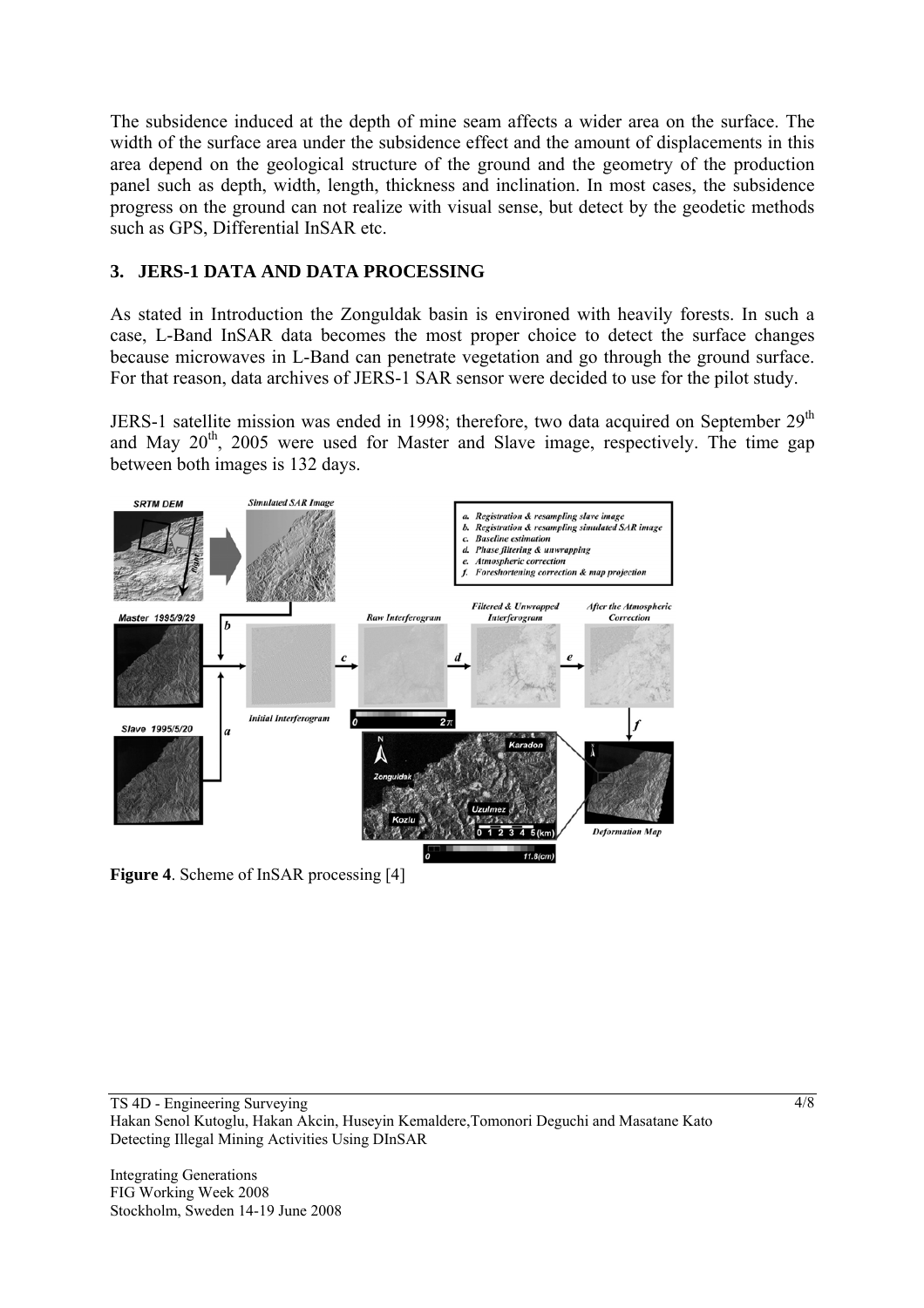Comparing both SAR images was resulted in phase anomalies expressed by

$$
\phi = \phi_{orbit} + \phi_{topo} + \phi_{atm} + \phi_{def} + \phi_{noise}
$$
\n(1)

where  $\phi_{orbit}$  is orbit fringe caused by baseline distance between two observations,  $\phi_{topo}$  is topographic fringe with respect to terrain,  $\phi_{\text{atm}}$  is a phase delay caused by reflection of microwave in water vapor layer,  $\phi_{noise}$  is noise component caused by temporal and spatial decorrelation associated with baseline distance or changes in scattering characteristics and  $\phi_{\text{def}}$  represents the amount of surface deformation between two observation periods [5].

 $\phi_{orbit}$ ,  $\phi_{topo}$ ,  $\phi_{atm}$  and  $\phi_{noise}$  have been eliminated during the InSAR processing, and the deformation phase anomalies  $\phi_{\text{def}}$  has been obtained. Fig. 4 shows the scheme of the InSAR processing applied.

### **4. RESULTS**

After processing JERS-1 SAR data significant deformation phase anomalies have been detected in the five location of the Zonguldak basin (Fig 5). One of them coincides with the Kozlu region, one with the Karadon and three with the Uzulmez region.



**Figure 5.** Deformation anomalies obtained from JERS-1

The largest surface deformation has been detected in the Kozlu region with 204 mm. As for the Uzulmez and Karadon, surface deformations over 130 mm have been observed.

The topography of Zonguldak is very steep, so sudden landslides can be experienced there. The surface deformations detected can, therefore, not be considered in advance that they are mining-induced. For that reason, the map archives of coal production of TTK have been investigated, and the deformation zones in Kozlu and Uzulmez have been confirmed as the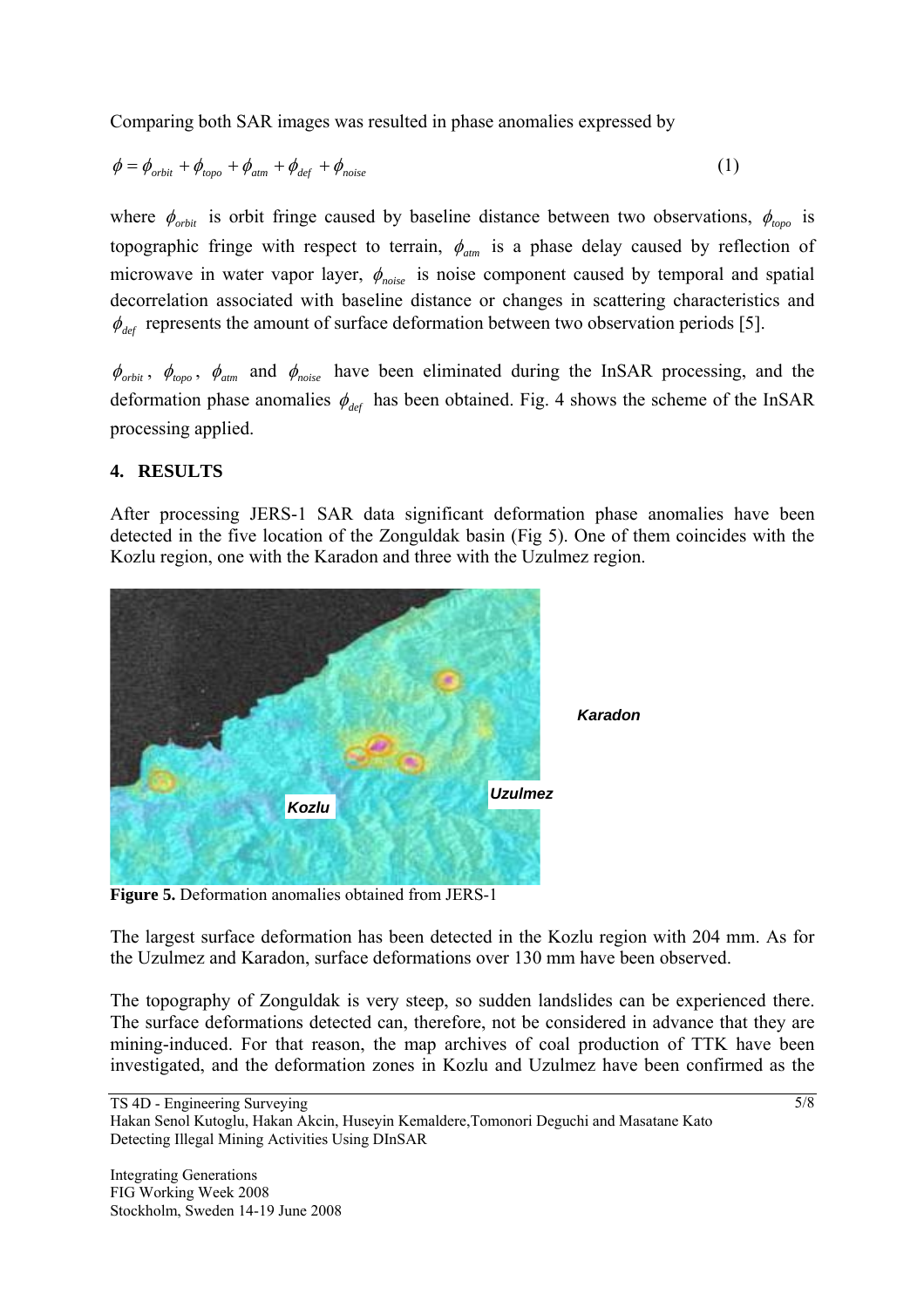localities that the legal mining activities were carried out beneath during 1995. However, according to the production maps, the zone in Karadon is outside of the legal production areas. In order to determine the source of the deformation, we explored the zone, and were confronted with the scene in Fig. 6. As this mining activity are not documented in the TTK production maps it is condidered to be an illegal activity, but for the exact decision the production of the private companies must be investigated.



**Figure 6.** Illegal mining activity detected in Karadon region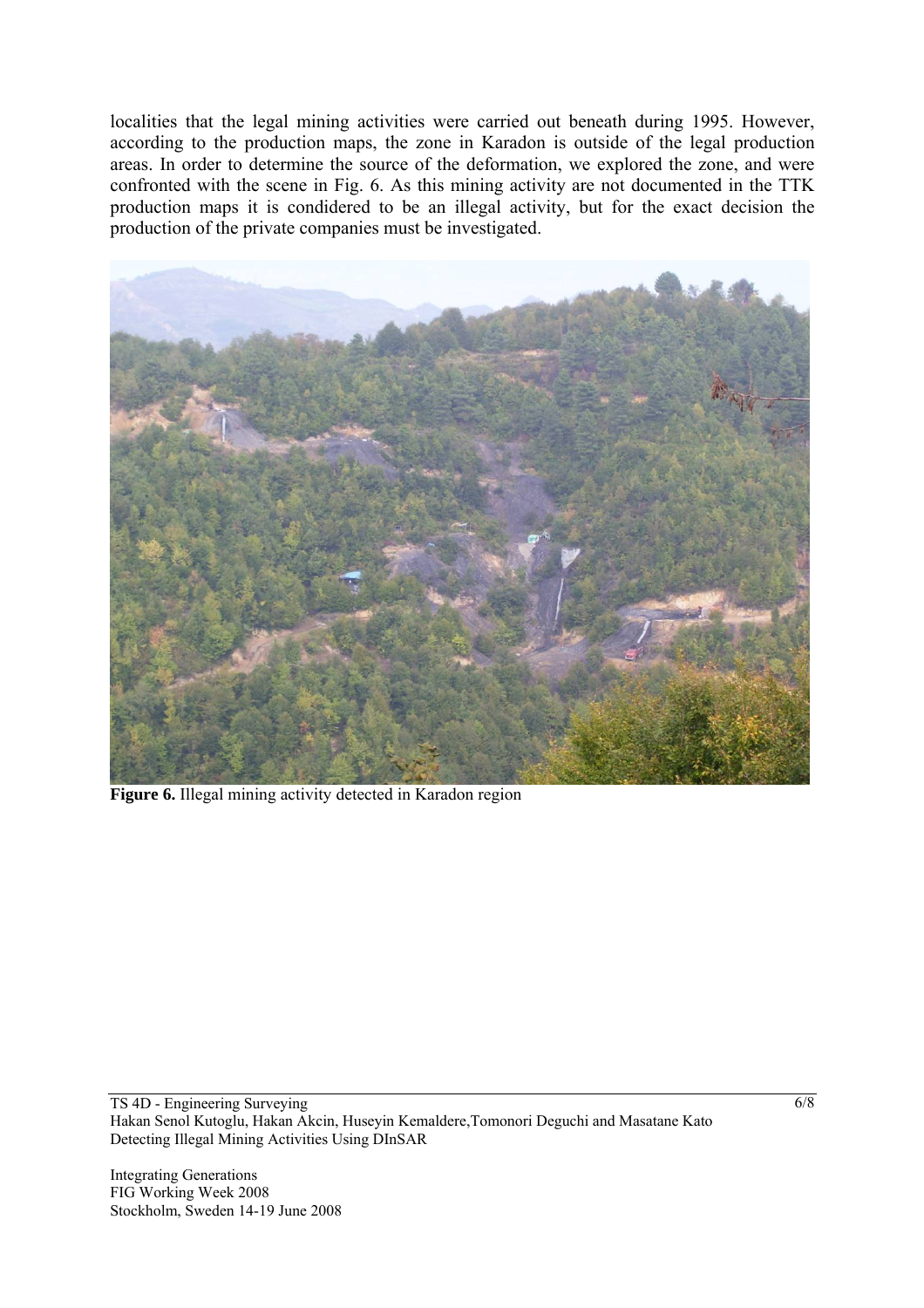### **5. CONCLUSION**

It is fact that Diferential InSAR (DInSAR) is a quite effective tool to monitor surface deformations. As the underground mining activities cause subsidence effects on the ground they can be detected by DInSAR. This means it is possible to guess the localities in which illegal activities are conducted. Using this method, illegal activities can be contended more successfully and economically than the routine field control. This pilot study has been fulfilled to show the effectiveness of the technique on this issue. For future works, a cooperation with TTK will be looked for. If it can be constructed, monitoring will be continued by L-Band Palsar data because JERS-1 mission was ended in 1998.

### **REFERENCES**

Deguchi, T., Kato, M., Akcin, H., Kutoglu, H.S.: "Monitoring of Mining Induced Land Subsidence using L- and C-band SAR Interferometry" IEEE International Geosience and Remote Sensing Symposium, Barcelona, 23-27 July 2007

URL 1: http://www.taskomuru.gov.tr/index.php?entityType=HTML&id=47

Shadbold C. H.: "Minining subsidence – historical review and state-of-the-art. Proc. Conf. Large Ground Movements, 705-748 sh., UWIST, Cardiff. Ed. J. D. Geddes, Pentech Pres, London Plymouth., 1977

Deguchi, T., Kato, M., Akcin, H., Kutoglu, H.S: "Automatic Processing of Interferometric SAR and Accuracy of Surface Deformation Measurement" Remote Sensing Europe 2006, Stockholm, 2006

Hanssen, R.F.: "Radar Interferometry - Data Interpretation and Error Analysis" Springer, 2001

## **BIOGRAPHICAL NOTES**

**Hakan S. Kutoglu,** Associate Professor in Department of Geodesy and Photogrammetry Engineering at of Zonguldak Karaelmas University. Vice Dean of Faculty of Engineering.

**Tomonori Deguchi,** Geophysical Engineer in Earth Remote Sensing Data Analysis Centre, Kachidoki, Chuo-ku, Tokyo, Japan.

**Hakan Akcin,** Assistant Professor in Department of Geodesy and Photogrammetry Engineering at of Zonguldak Karaelmas University.

**Masatane Kato,** works in in Earth Remote Sensing Data Analysis Centre, Kachidoki, Chuoku, Tokyo, Japan.